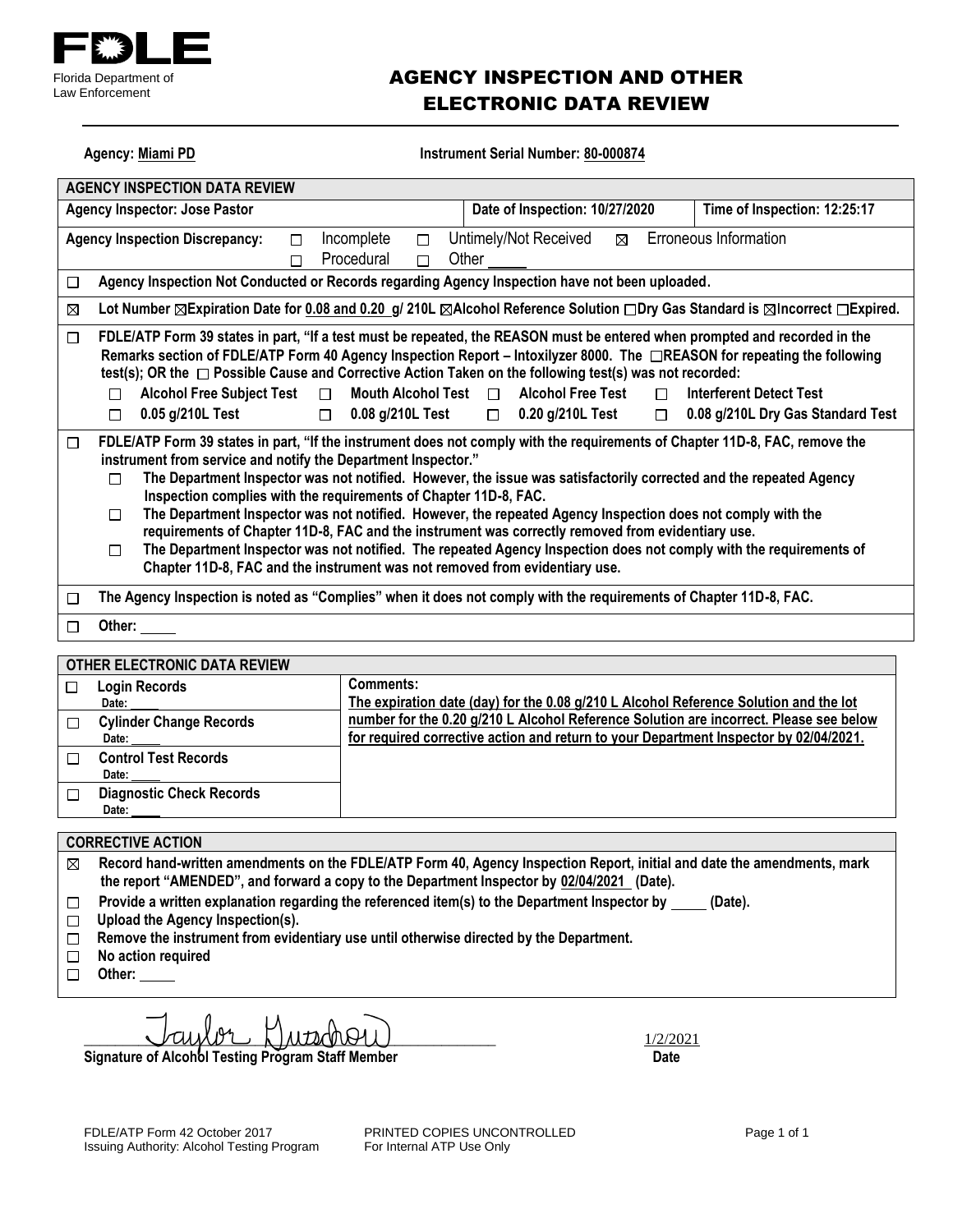# Florida Department of Law Enforcement Alcohol Testing Program

#### AGENCY INSPECTION REPORT -INTOXILYZER 8000

Agency: MIAMI PD Time of Inspection: 12:02

Date of Inspection: 11/25/2020

Serial Number: 80-000874 Software: 8100.27

| Check or Test                               | YES | NO |
|---------------------------------------------|-----|----|
| Date and/or Time Adjusted                   |     |    |
|                                             |     | Nο |
| Diagnostic Check (Pre-Inspection): OK       |     |    |
|                                             | Yes |    |
| Alcohol Free Subject Test: 0.000            |     |    |
|                                             | Yes |    |
| Mouth Alcohol Test: Slope Not Met           |     |    |
|                                             | Yes |    |
| Interferent Detect Test: Interferent Detect |     |    |
|                                             | Yes |    |
| Diagnostic Check (Post-Inspection): OK      |     |    |
|                                             | Yes |    |

| Alcohol Free<br>Test<br>(g/210L) | $0.05q/210L$ Test<br>(g/210L)<br>Lot#:201910D<br>Exp: 10/22/2021 | $0.08q/210L$ Test<br>(q/210L)<br>Lot#:201908B<br>Exp: $08/20/2021$ | $0.20g/210L$ Test<br>(q/210L)<br>Lot#:201902C<br>Exp: 02/20/2021 | $0.08$ q/210L<br>Dry Gas Std Test<br>(q/210L)<br>Lot#:989917<br>Exp: $07/25/2021$ |
|----------------------------------|------------------------------------------------------------------|--------------------------------------------------------------------|------------------------------------------------------------------|-----------------------------------------------------------------------------------|
| 0.000                            | 0.048                                                            | 0.079                                                              | 0.200                                                            | 0.080                                                                             |
| 0.000                            | 0.048                                                            | 0.079                                                              | 0.200                                                            | 0.080                                                                             |
| 0.000                            | 0.048                                                            | 0.078                                                              | 0.200                                                            | 0.079                                                                             |

Number of Simulators Used: 5

Remarks:

Amendats 1/28/21

The above instrument complies  $(X)$  does not comply  $(X)$ ) with Chapter 11D-8, FAC.

I certify that I hold a valid Florida Department of Law Enforcement Agency Inspector Permit and that I performed this inspection in accordance with the provisions of Chapter 11D-8, FAC.

オフテン JOSE F PASTOR Signature and Printed Name 11/25/2020 Date

FDLE/ATP Form 40 - March 2004